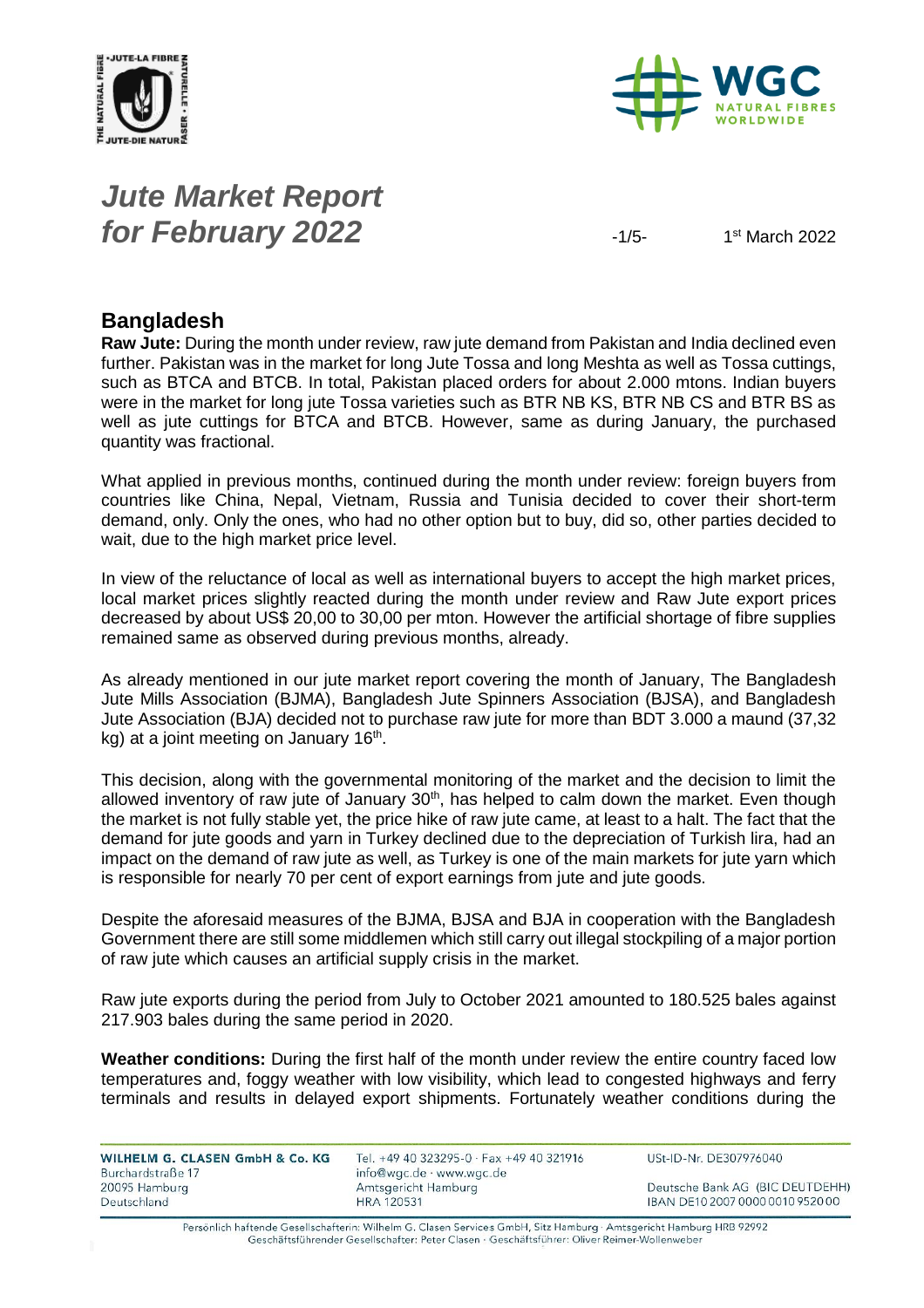



# *Jute Market Report for February 2022*  $\frac{1}{2}$

 $1<sup>st</sup>$  March 2022

second half of the month under review improved significantly and the country enjoyed bright and sunny weather.

**Jute Yarn and Twine:** As already mentioned above, export demand for both high and low quality of Jute yarn and twine from Turkey decreased significantly. More or less same applied for other international markets such as Iran, Uzbekistan, Indonesia, Malaysia, countries of the Middle East, Europe and Africa.

Due to the ruling raw jute market situation, many of small and medium size jute yarn and twine spinning mills are closed. It is only the financially solvent mills, which are in position to continue their production. However most of the latter are quite busy with existing orders and not in position to accept bigger orders for prompt shipment.

**Export price:** Even though the market continued to suffer from the artificial shortage of raw jute, export prices for light and heavy count of jute yarns and twines remained stable during the month under review. The main reason for the stability of market prices is the drop of demand from major importing countries.

**Jute Goods:** Export demand for Hessians and Sackings from Europe, Australia, Iran and USA declined during the month under review. Exports of unstitched Binola and B-Twill fabrics to Indian buyers was on a regular level, though. Jute CBC demand from the regular importing countries like Europe, UK, Australia and New Zealand slightly decreased during the month under review. A increased demand for Sacking and Hessian Jute Bags was observed from the local market.

During the month under review, export prices developed as follows:

| Hessians: | stable |
|-----------|--------|
| Sacking:  | stable |
| CBC:      | stable |

In view of the ailing situation of the entire jute sector, the Bangladesh Jute Mills Association (BJMA) asked for a source tax waiver on subsidies for the upcoming fiscal year 2022-2023. At the moment, 10 per cent source tax is imposed on cash subsidies. According to BJMA, the percentage is not rational in view of the current ailing situation of the industry. Hence they proposed to reduce the source tax on export earning of jute goods from 0,6 per cent to 0,25 per cent. Furthermore they sought exemption of all kinds of VAT and source tax on the machinery and services related to production of exportable jute goods.

According to the Export Promotion Bureau, export earnings from jute and jute products dropped by 11.68% to \$590.05% million in the first half of the FY2021-2022, which is quite remarkable in view of the bullish tendency of the market.

| WILHELM G. CLASEN GmbH & Co. KG<br>Burchardstraße 17 | Tel. +49 40 323295-0 $\cdot$ Fax +49 40 321916<br>$info@wqc.de \cdot www.wqc.de$ | USt-ID-Nr. DE307976040           |
|------------------------------------------------------|----------------------------------------------------------------------------------|----------------------------------|
| 20095 Hamburg                                        | Amtsgericht Hamburg                                                              | Deutsche Bank AG (BIC DEUTDEHH)  |
| Deutschland                                          | <b>HRA 120531</b>                                                                | IBAN DE10 2007 0000 0010 9520 00 |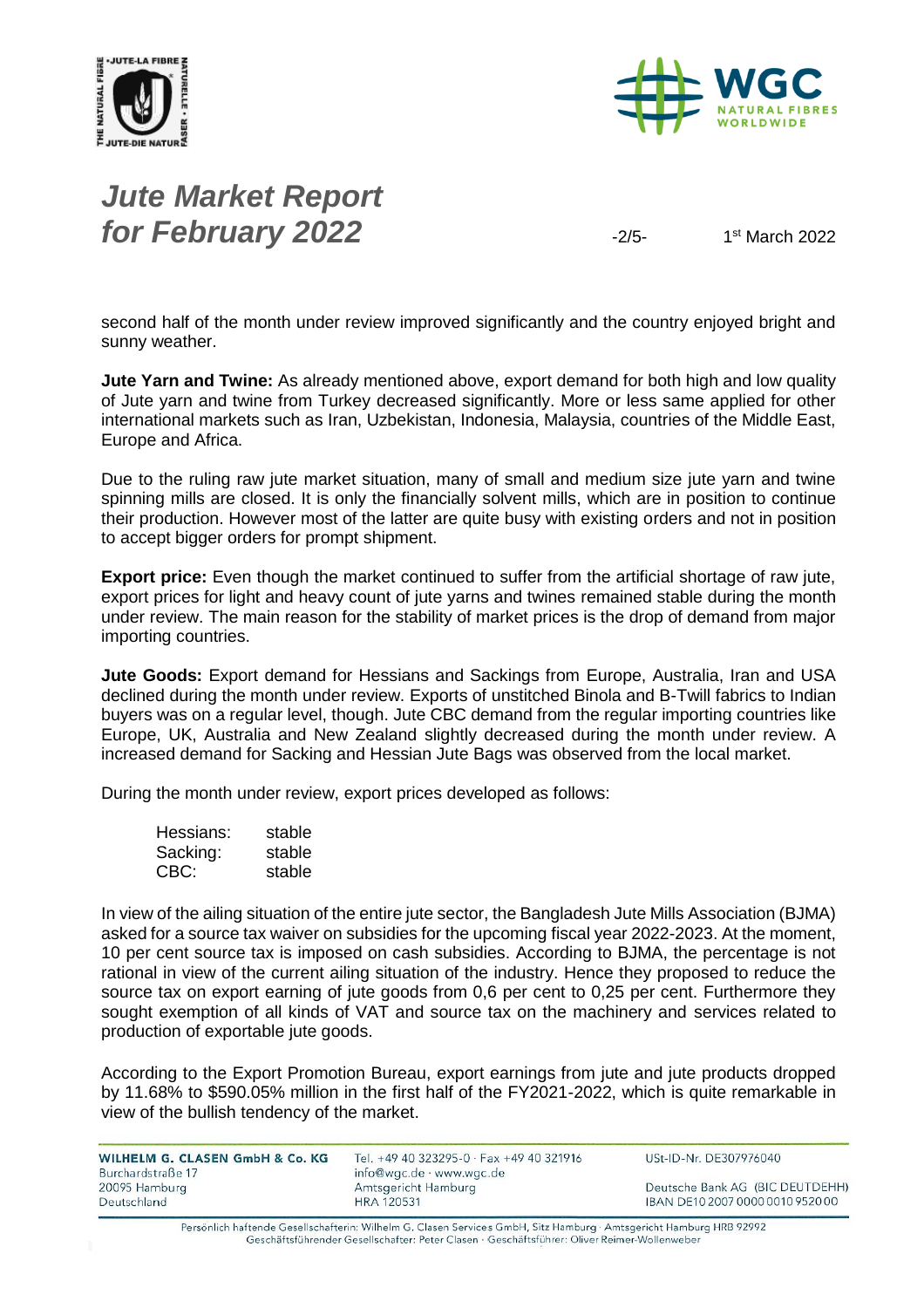



### *Jute Market Report for February 2022*  $\frac{3}{5}$

 $1<sup>st</sup>$  March 2022

**COVID-19 update:** Since early February Bangladesh witnessed a reduction of fresh cases, i.e. the number of daily new cases dropped from 13.154 on February 1<sup>st</sup> to 897 on February 28<sup>th</sup>.



**Daily New Cases** 

Source: www.worldometers.info

**Freight Market:** Mongla port, the second biggest seaport of Bangladesh, has made a strong comeback as it sees an increased arrival of ships, making it a major gateway for Bangladesh's overseas trade once again. The upcoming opening of the Padma Bridge will most possibly give a further boost to the port. The monthly arrival of ships, which fell below 10 in 2008, grew several times in recent years. In 2021, 75 vessels arrived at the port every month on average, up from 46 five years ago, showing signs of steady growth in activities thanks to the completion of dredging at the outer bar of a nearly 140 kilometre channel to improve navigability and enable the movement of vessels that require a higher draft. The port has registered 17 per cent annual average growth in ship handling since 2012, while the volume of cargo handling grew 19 per cent over the past decade. It can handle 10 Mio tonnes of cargo, 100.000 twenty-foot containers, and 20.000 cars annually. In 2020-21, cargo handling figures doubled the volume of five years ago.

After an Italian shipping company launched direct services between Chattogram and Italy earlier this month, Portugal, Slovenia, the Netherlands and Denmark have shown interest to follow suit. Export cargo from Bangladesh has so far been transported to Europe, the US and other destinations through four regional transhipment ports, including Colombo and Singapore as well

| WILHELM G. CLASEN GmbH & Co. KG<br>Burchardstraße 17 | Tel. +49 40 323295-0 · Fax +49 40 321916<br>info@wgc.de · www.wgc.de | USt-ID-Nr. DE307976040           |
|------------------------------------------------------|----------------------------------------------------------------------|----------------------------------|
| 20095 Hamburg                                        | Amtsgericht Hamburg                                                  | Deutsche Bank AG (BIC DEUTDEHH)  |
| Deutschland                                          | <b>HRA 120531</b>                                                    | IBAN DE10 2007 0000 0010 9520 00 |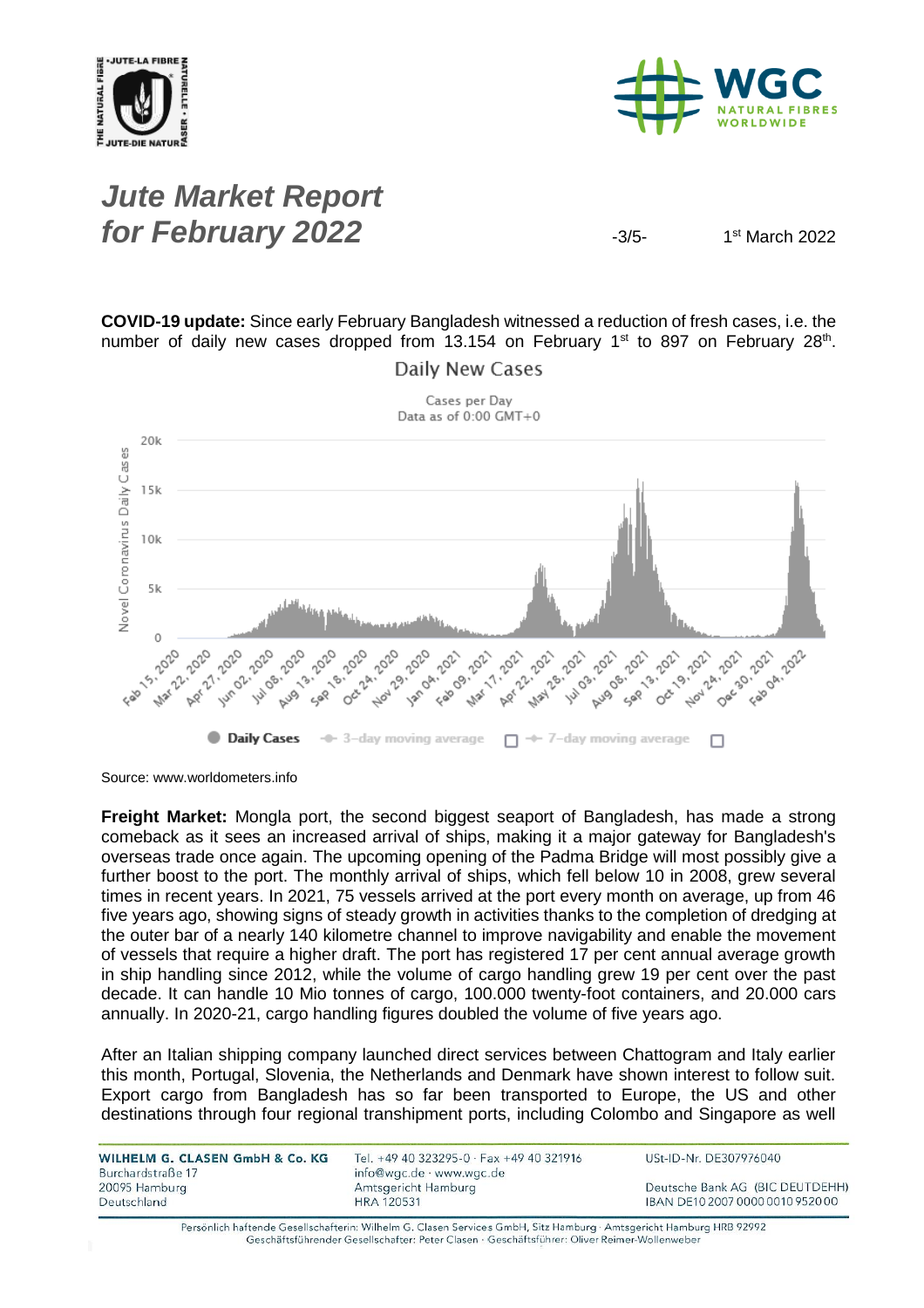



# *Jute Market Report for February 2022* 4/5-

 $1<sup>st</sup>$  March 2022

as Tanjung Pelepas and Port Klang of Malaysia and some ports in China. As both the time and cost in transporting exports from Bangladesh in this manner is high, local businesses have long been hoping for direct shipping services. As promising as this outlook is, one has to know, so far only small to medium size vessels with a capacity of around 1.100 TEU's are planned, for the time being.

#### **India**

**Raw Jute:** The ruling market prices quoted by the Jute Balers Association (JBA) end of last month were fixed by the Indian Jute Commissioner as follows: TD-4 IRs 6.800 and TD-5 IRs 6.500 per 100 kgs. However market prices fluctuating between IRs 7.000 to 7.300 for TD-5. At the day this report was prepared it was IRs 6.850, as regulating authorities are likely to take stern action.

According to local reports, jute mills received some 466.000 bales during the month of January. In view of the intervention of the authorities, the situation of artificial short supply as well as market price situation might ease up further during the coming weeks. However, a letter to the Bengal chief minister Mamata Banerjee from Indian Jute Mills Association (IJMA) dated December 29, 2021 highlights the industry concern with the IJMA estimating more than 15 jute mills to close by the end of January affecting some 50.000 workers if the situation prevails.

Already, over 12.000 workers have been impacted due to closure of jute mills. Industry insiders said the current crisis stems from the order of the jute commissioner which fixed a reasonable price for raw jute at IRs 6.500 per quintal till June 30, 2022. Since the prevailing market price is significantly higher and farmers are reluctant to let go of their produce at IRs 6.500 per quintal. Operating a jute mill has become totally unviable with the pricing of jute bags for food grain packing being done by Jute Commissioner on the basis of the set ceiling price of IRs 6.500 whereas mills are forced to purchase at a level of IRs 7.200. Right now jute mills are running with an estimated 15-day inventory instead of the normal requirement of 45 days.

**Weather conditions:** There are early indications of another more or less normal monsoon in India, this year. First north-wester rainfall took place by end of the month under review.

**Jute Yarn and Twine:** Demand for Indian Jute Yarns and Twines continues to be regressive.

**Jute Goods:** Situation during the month under review presents itself as follows: Prices for Hessians dropped around 4 per cent higher compared to January 2022. Selective mills asking for premium of 10 % against prices quoted by "standard" mills. Export demand continued to remain dull during the month under review. Local demand is on hold at higher levels of price. Prices for sackings noted unchanged at: IRs 106.000 to 113.000 per mton, with selective mills asking for premium of 5 % against prices quoted by "standard" mills.

| WILHELM G. CLASEN GmbH & Co. KG    | Tel. +49 40 323295-0 · Fax +49 40 321916        | USt-ID-Nr. DE307976040           |
|------------------------------------|-------------------------------------------------|----------------------------------|
| Burchardstraße 17<br>20095 Hamburg | info@wgc.de · www.wgc.de<br>Amtsgericht Hamburg | Deutsche Bank AG (BIC DEUTDEHH)  |
| Deutschland                        | HRA 120531                                      | IBAN DE10 2007 0000 0010 9520 00 |